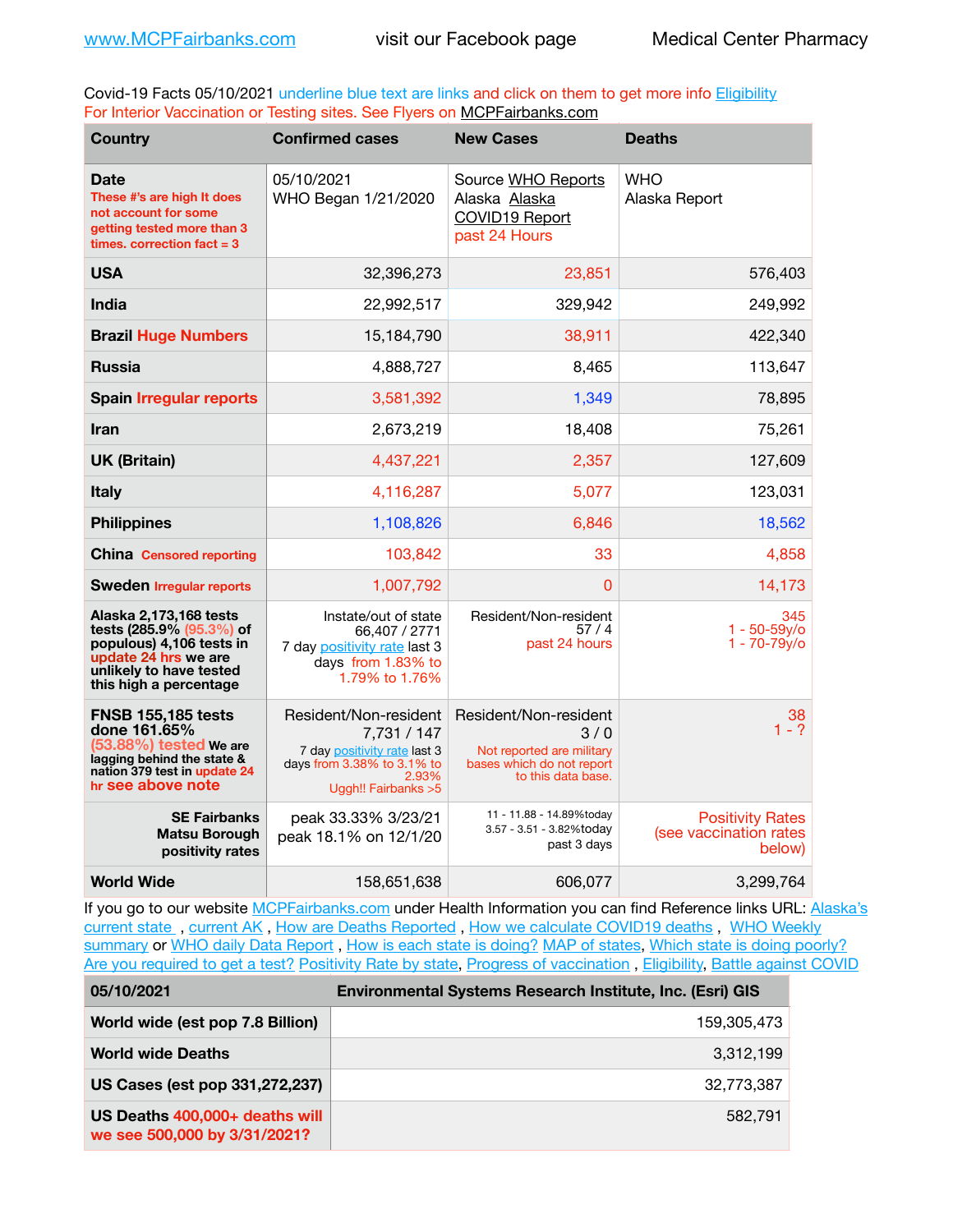## FDA has recommended a pause in the distribution of the Johnson and Johnson vaccine. Due to increase risks of blood thrombosis in young 18-48 y/o women.

Impact of COVID-19 on the US Healthcare system

Estimated US Population 331.3 million 198.03% (666%) have been tested (655.5 million) Estimated 5% of US population will test positive for Covid-19 16.56 million (currently 32.77 Million (9.90%) of population tested positive vs Alaska (8.74%) we have currently tested an est. 655.5 million based on 32.77 mill that have tested positive discount some of these numbers by 67% to account for multiple testing of same person.

If 8% will require hospitalization of the 16.56 million positive cases, we would need 1.325 million beds. Estimated by the American Hospital Association there are 800,000 staffed beds available.

The US has 2.8 hospital beds per 1000 our needs could be 56, China had 4.3, Italy 3.2, South Korea 12.3

The USNS Mercy and Comfort added 2,000 staffed beds, not ICU

Of these estimated to be admitted to ICU **860,000**, to ICU beds

The US has 16,000 ICU beds we have 68,000-85,000 beds

 The Needs

US could need 299,000 beds with ventilators  $\leq$ 16,000 ventilators **Summation:** Estimated needs could be 1.325 million hospitalized beds for just COVID-19 patients alone. If positives represents 5% of test run, then approximately 655.5 million have been tested, we have no idea how many tests have been run or how many multiple tests conducted on the same person, resulting in 32.77 million positive tests run with 582,791 with 658 deaths in the past 24 hours, ave 2320/day. In AK, with 66,407 positive cases 8.74% of Alaska, 1,519 hospitalizations, and 345 deaths. Hospitalization rate is 2.29% of those that test positive, Death Rate 0.520% overall or 22.71% of those hospitalized. Those >60 y/o represent 15% of positive cases, yet represent 80% of deaths. 625,950 vaccines given equal approximately 288,320 (37.94%) completed

series and 337,630 (44.43%) vaccinated once of population

Normal ICU stay 5-7 days, estimated ICU stay for COVID-19 2-3 weeks and they could tie up a ventilator for that length of time also, helping only 1/3 as many patients.

This is why we need to flatten the curve by social spacing and only essential travel.

Expected Death (these are just estimates based on other countries) if 5% of the US Population (16.56 million) test positive we are now at 29.137 million positive (8.8%) and if

1% die = 165,600 people

2% die = 311,200 people

3% die = 496,800 people

6% die = 993,600 people obviously we have passed the 1.325 million positive cases we are 29.137 million so if 5% of the US population (16.56 million) test positive and 6% of those die = 993,600 deaths if no vaccine, or if 3.09% (511,704) will die, but we are 104.8% of the way there in 52 weeks (1 year).

World wide death rate of positive tests actually 2.08%. The US is at 582,791 1.78% of those actually tested positive, that is 70% lower death rate than when we started in 3/2020 , started at 6%. But we are slipping Death % have gone from 1.67 to 1.82%. There are 7.8 Billion people in the world 331 million live in the US (4.2% of the world's population) 9.90% have tested positive. The US deaths represents 17.60% of the world's death numbers and 20.57% of worldwide confirmed cases.

In comparison to the flu in the US.

CDC Estimates. From 2010 to 2016, the flu-related death rate was between 12,000 and 56,000, with the highest season being 2012 to 2013 and the lowest being 2011 to 2012. Most deaths are caused by complications of the flu, including pneumonia or a secondary bacterial infection of the heart or brain. or 2,000 to 9,333 per year. In 2020 in the US has 19 million cases 180,000 hospitalized and 10,000 (0.052%) have died, typically it is 2% will die, compared to 1.78% with COVID19. 198% (US), 285.9% (Alaska), & 161.6% (Fbks) are still too few to protect us from future outbreaks. Experts feel that we need either need people to get infected with the virus and develop antibodies or get vaccinated to create immune antibodies to protect us, that we need >60% of the population to have positive antibody tests and preferably 70-90%, one expert felt they would not feel confident til >85% were positive, to give assurance (herd immunity) in order to go without masks and social distancing. NY City seems to have the highest number at 20%. Testing is so important. Currently we are testing at 44.99 Million tests per month. At this rate to test everyone once it will take 7.29 months or over 0.59 years. To test 3 times it would take 21.87 months or 1.77 years

The [Flu](https://lnks.gd/l/eyJhbGciOiJIUzI1NiJ9.eyJidWxsZXRpbl9saW5rX2lkIjoxMDMsInVyaSI6ImJwMjpjbGljayIsImJ1bGxldGluX2lkIjoiMjAyMTAyMjYuMzYwNDA3NTEiLCJ1cmwiOiJodHRwczovL3d3dy5jZGMuZ292L2ZsdS93ZWVrbHkvb3ZlcnZpZXcuaHRtIn0.ePMA_hsZ-pTnhWSyg1gHvHWYTu2XceVOt0JejxvP1WE/s/500544915/br/98428119752-l) (Influenza kills approximately 1-2% of those infected ([1.6% positivity in Alaska](http://dhss.alaska.gov/dph/Epi/id/SiteAssets/Pages/influenza/trends/Snapshot.pdf) zero deaths for flu), SARS killed 800 people total, COVID19 appears to kill 1.78% > 582,791 of those that test positive (9.90% of US COVID) or 12% less deadly than the flu and seems to be more contagious. (Seems to spread more readily) Flu [rates dropped from 300 to single digits this year](https://lnks.gd/l/eyJhbGciOiJIUzI1NiJ9.eyJidWxsZXRpbl9saW5rX2lkIjoxMDEsInVyaSI6ImJwMjpjbGljayIsImJ1bGxldGluX2lkIjoiMjAyMTAyMjYuMzYwNDA3NTEiLCJ1cmwiOiJodHRwOi8vZGhzcy5hbGFza2EuZ292L2RwaC9FcGkvaWQvUGFnZXMvaW5mbHVlbnphL2ZsdWluZm8uYXNweCJ9.oOe3nt2fww6XpsNhb4FZfmtPfPa-irGaldpkURBJhSo/s/500544915/br/98428119752-l) note the start of mask wearing impacted flu numbers.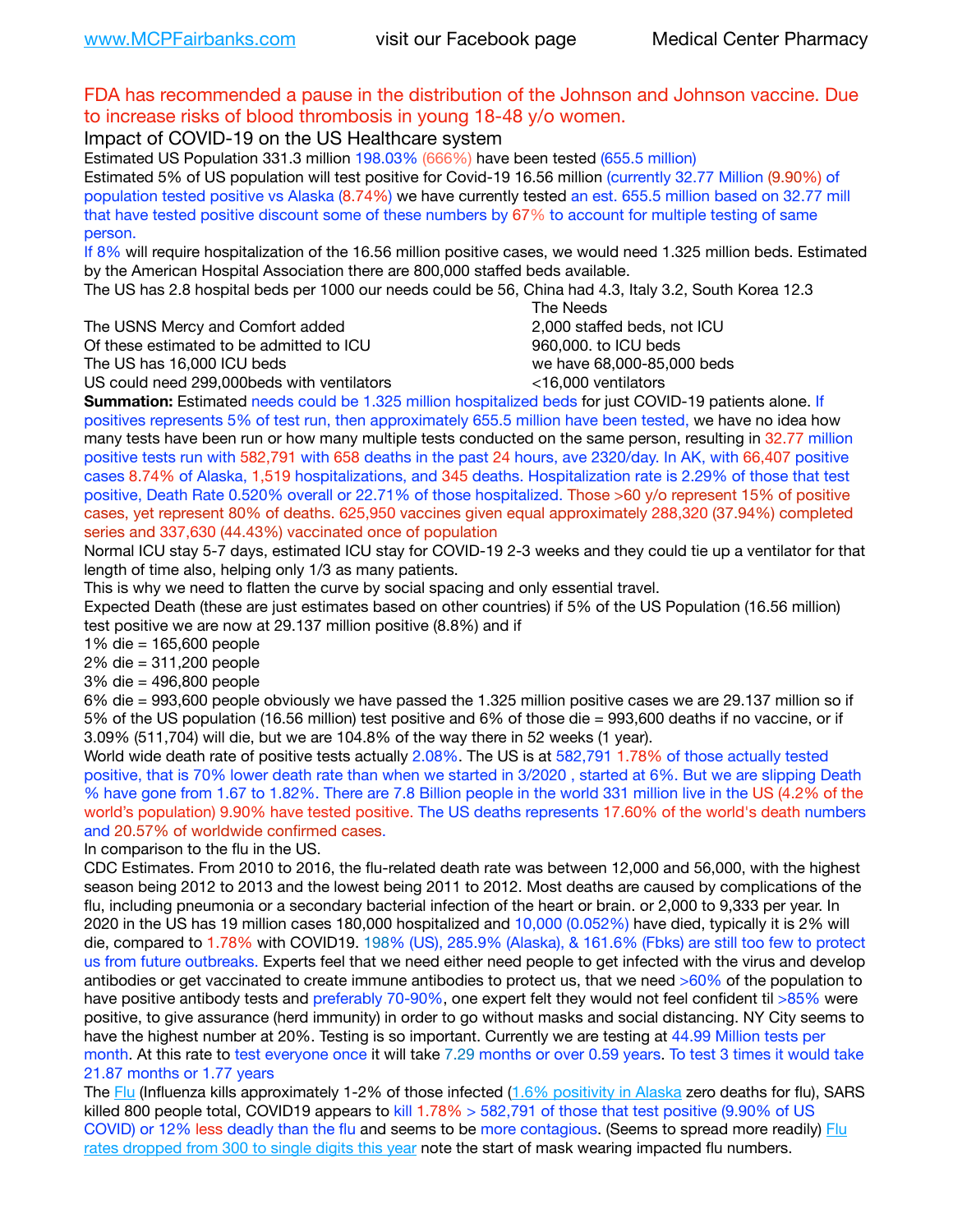Alaska has 66,407 so far, 7,731 in Fairbanks or 1 of every 9 of Alaskans, and with 37 of 343 deaths 1 in 9, the first case was transient foreign airline crew member. Interesting, the Source of Alaska's SARS-Cov2 virus originated not from East Asia by travelers or the west coast (Washington where it was first observed) , but came from the east coast of the US, and they were inoculated first from Europe, accordingly from New York's Governor and CDC. Currently 36 Variants known, only 6 of major concern in the US. (Europe's (china's)) Primary, plus an Ohio variant (COH.20G/501Y), California, [UK](https://www.cdc.gov/coronavirus/2019-ncov/transmission/variant-cases.html) (B.1.1.7), (7) South African (1.351), and (2) Brazil (P.1), we have seen 5, Europe's (China) [variant,](https://www.webmd.com/lung/news/20210318/cdc-who-create-threat-levels-for-covid-variants?ecd=wnl_cvd_031921&ctr=wnl-cvd-031921&mb=kYbf7DsHb7YGjh/1RUkcAW0T6iorImAU1TDZh18RYs0=_Support_titleLink_2) California, Brazil, UK, South Africa, in Alaska so far, the last 3 in particular as they have a 50% increase in transmissibility vs 20% in the others over the China variant.

**Best practice protection** is good personal Hygiene do not touch eyes, nose, mouth, wash hands frequently for at least 20-30 seconds, before you touch your face, and observe personal spacing of 6-18 feet. Remove your shoes in your house, frequently clean surface areas, let the cleaner sit 15-20 sec before wiping off. **We are recommending to wear any kind of mask.**

Drug treatment is being researched, but as yet not been verified, only suggested. Best to isolate those sick and isolate those most susceptible (old and preconditioned with risk factors)

**Risk factors:** Cardiovascular disease (56.6%), Obesity (41.7%), Diabetes (33.8%), age >60, respiratory problems, especially smokers or those who vape, High Blood Pressure

If you have been exposed self isolate for 2-4 weeks

One episode in China, a man tested negative for 27 days before showing symptoms. So Isolation may want to be considered up to 4 weeks not just 10-14 days.

Italy 1 in 10 positive cases admitted to ICU due to Hypoxic failure requiring mechanical ventilation. In NY it was 1 in 7 that required hospitalization, of the 5700 hospitalized 2634 were discharged (79% (2081)) or added (21%(553)), 9 in 10 put on a ventilator died.

Public policy development and education is important. **How Long does Covid-19 stay on objects**

| Air (droplets in air, sneeze/cough) | up to 3 hours |                            |
|-------------------------------------|---------------|----------------------------|
| Copper                              | 4 hrs         |                            |
| skin (SARS-COV2)                    | 9.04 hrs      | (Influenza virus 1.82 Hrs) |
| droplets on skin (sneeze)           | 11 hours      |                            |
| Cardboard (Amazon Box)              | 24 hrs        |                            |
| Plastic surfaces/Stainless Steel    | 72 hours      |                            |
|                                     |               |                            |







| Project outward                |  |                        |  |  |
|--------------------------------|--|------------------------|--|--|
| Exhalation can spray           |  | $1.5$ m $(4.9$ ft)     |  |  |
| spittle (droplets)             |  |                        |  |  |
| Coughing                       |  | $2 \text{ m}$ (6.6 ft) |  |  |
| Sneeze                         |  | 6 m (19.7 ft)          |  |  |
| Development of immune response |  |                        |  |  |

Early viral testing tests to see if you currently have the virus.

Later antibody testing tells us if you have been exposed and survived. But does not tells us if you have immunities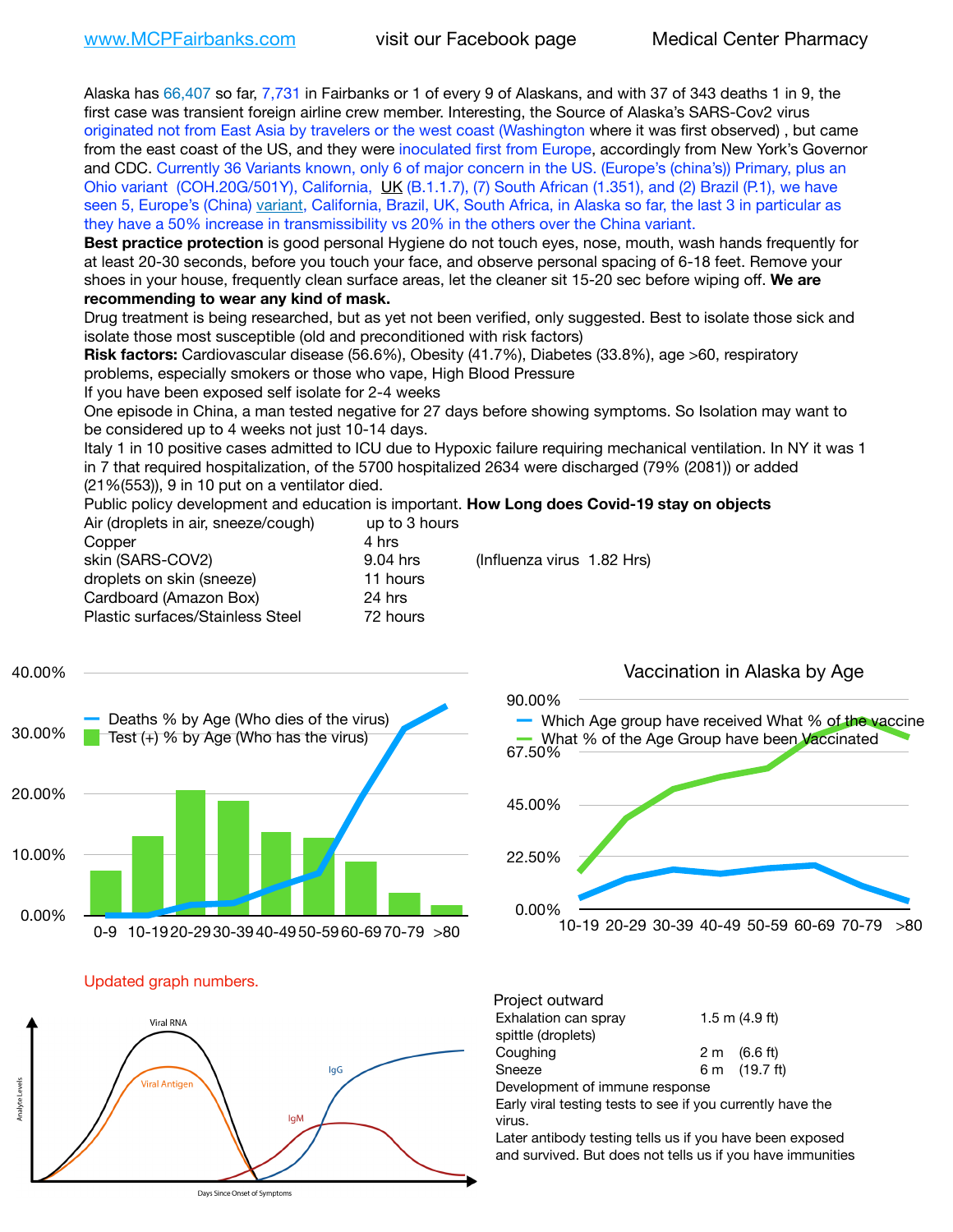to the virus. We will need to have both tests done in order to open the community..

Viral Antigen and Viral RNA tells us you have the disease and can spread the disease and can or are currently sick. IgM (short term) and IgG (long term antibodies) tells us you have experienced the virus or had the vaccine, and got over it. You may be resistant if your [antibody levels](https://www.cdc.gov/coronavirus/2019-ncov/lab/resources/antibody-tests.html) are high enough. [Current](https://l.facebook.com/l.php?u=https://www.itv.com/news/2020-10-26/covid-19-antibody-levels-reduce-over-time-study-finds?fbclid=IwAR3Dapzh1qIH1EIOdUQI2y8THf7jfA4KBCaJz8Qg-8xe1YsrR4nsAHDIXSY&h=AT30nut8pkqp0heVuz5W2rT2WFFm-2Ab52BsJxZZCNlGsX58IpPkuVEPULbIUV_M16MAukx1Kwb657DPXxsgDN1rpOQ4gqBtQsmVYiWpnHPJo2RQsU6CPMd14lgLnQnFWxfVi6zvmw&__tn__=-UK-R&c%5B0%5D=AT1GaRAfR_nGAyqcn7TI1-PpvqOqEKXHnz6TDWvRStMnOSH7boQDvTiwTOc6VId9UES6LKiOmm2m88wKCoolkJyOFvakt2Z1Mw8toYWGGoWW23r0MNVBl7cYJXB_UOvGklNHaNnaNr1_S7NhT3BSykNOBg) [View of antibodies/immunity](https://www.livescience.com/antibodies.html)[.](https://www.itv.com/news/2020-10-26/covid-19-antibody-levels-reduce-over-time-study-finds) We have tested currently 285.9% (95.3%) of the Alaskan population and over little over 198% (66%) of the US population, discount these numbers by 67% to reflect multiple testing of the same person. To be safe, we need at least 25% to see if we are making progress, [60%](https://www.jhsph.edu/covid-19/articles/achieving-herd-immunity-with-covid19.html) to [barely qualify](https://www.nature.com/articles/d41586-020-02948-4) to be safe, and [70-90%](https://www.mayoclinic.org/herd-immunity-and-coronavirus/art-20486808) to be assured we will not see a second wave of sickness. Some experts will [not feel safe til we are at 85%.](https://www.bannerhealth.com/healthcareblog/teach-me/what-is-herd-immunity)

Three types of clinical laboratory COVID-19 or SARS-CoV-2 tests are being developed:

Molecular Gene sequencing (current method), Viral antigen (testing parts of the virus), Host antibody tests (serology). They detect the virus in different ways.

Mask & [Mask Usage:](https://www.nationalgeographic.com/history/2020/03/how-cities-flattened-curve-1918-spanish-flu-pandemic-coronavirus/) N95 filter out 95% of the particles in the air 3 microns in size or larger.

Mold sizes are about 10-12 microns in size. Bacteria are larger, so is dust

Gas molecules and viruses are smaller. PM2.5 are 2.5 microns in size.

**Viruses** can be 1 micron in size, 0.3 micron in size, or 0.1 microns in size, so they **will pass right through**. **We recommend wearing any mask, the mask may provide up to 5 times the protection** ver **wearing no mask at all**. It still **does not protect** the wearer from contracting the infection, it **can inhibit** the spreading, something is **better than nothing at all**.

**Remember there is a clean side ( the side towards you) and a dirty side,** the side to the contaminated air is dirty. If you are COVID positive then this is reversed. When handling the mask, do not touch the dirty side and then touch your face, Wash properly your hands first after touching the dirty side before touching your face. If you are infected the dirty side is the inside surface of the mask. Wash your homemade mask in hot water wash >133F (for at least 10 minutes) and rinse to sanitize with high heat >133F Plus and a weak bleach or peroxide (not Both) the mask. Daily if possible. If you are a frontline health care provider with a homemade fabric mask 2 hours. Do not touch the dirty side.

**Alcohol solutions** should be 60-80% alcohol **70%** is optimal. **Keep wet and rub 30 seconds**, or Happy Birthday song sung 3 times. **Hydrogen peroxide diluted to 2%** or 4 teaspoonful per quart of water (20ml per 946ml) Bleach the same ratio **Vinegar and ammonia are good cleaning agents, but not disinfectants**. **Do not mix** any of these agents together, toxic fumes can result. **Disinfectants, in order to be effective**, should remain on the applied surface, to be cleaned moist **(wet) for 30 seconds to 4 minutes** depending on material. Caution may dissolve glue or adhesives or bleach and discolor items, check with manufacturers. Do not let it get inside electronic devices. UV (10 minutes), [UV light](http://www.docreviews.me/best-uv-boxes-2020/?fbclid=IwAR3bvFtXB48OoBBSvYvTEnKuHNPbipxM6jUo82QUSw9wckxjC7wwRZWabGw) only kills where it can see.

#### **Myths**

Taking hot baths, using colloidal silver, eating garlic soup, gargling with bleach are not proven to be effective. We have already seen using chloroquine taking the wrong form in the wrong dose can be fatal, one death and one critically injured. (see Arizona couple after listening to the president)

**We have heard of all kinds of cures.** To date there is no curative or preventative treatments, only supportive therapy. At this point there is **no proof** that Quinine, zinc, Hydroxychloroquine, Chloroquine, or Vitamin C works. As they say wives-tale at best, *irresponsible reporting most likely*. We have seen no information that they work, ineffective dosing issues, over-dosing issues, permanently killing the senses of smell or taste, inappropriate usage, cardiac arrhythmias, and death from the usage of these agents have been reported.

The virus may die out with heat of summer, or cold weather, this is a myth, There are a couple of studies at show the virus can withstand 98F. We know the body tries to use up to 104F to potentiate our immune system, to kill viruses. Taking NSAID, Aspirin, Ach-Inhibitors, Arb's and you get the COVID-19 infection are not contraindicated and no clinical evidence that says you should stop any of these classes of medications. It would be misguided and ill advised if you did so In other words, Unless your doctor makes changes, keep taking your medications unless told to do otherwise.

As of 12/21/20, DHSS is aware of 11 reports regarding possible allergic reactions from Alaska's hospitals to CDC: Bartlett Regional Hospital (8), Providence Alaska (2) and Fairbanks Memorial Hospital (1). Two were identified as anaphylaxis and one of those resulted in hospitalization for ongoing monitoring. In the other three cases, symptoms were mild and not considered anaphylaxis. Symptoms have resolved in all cases and the hospitalized patient has been discharged and is doing well. The CDC said there appears to be no obvious geographic clustering of these reactions, nor was a specific production lot involved. People who experience anaphylaxis after the first dose should not receive a second dose, according to CDC recommendations.

For being one of the first in that nation to start vaccinating those <16y/o, we have slowed down vaccinations to where we are way behind. Fairbanks in particular, the positivity rate is extremely High, at 7.33%, compared to the rest of the other regions of the state, Fairbanks ranks 4th poorest in vaccinations. More people are getting sick more frequently. Soon we will have more deaths.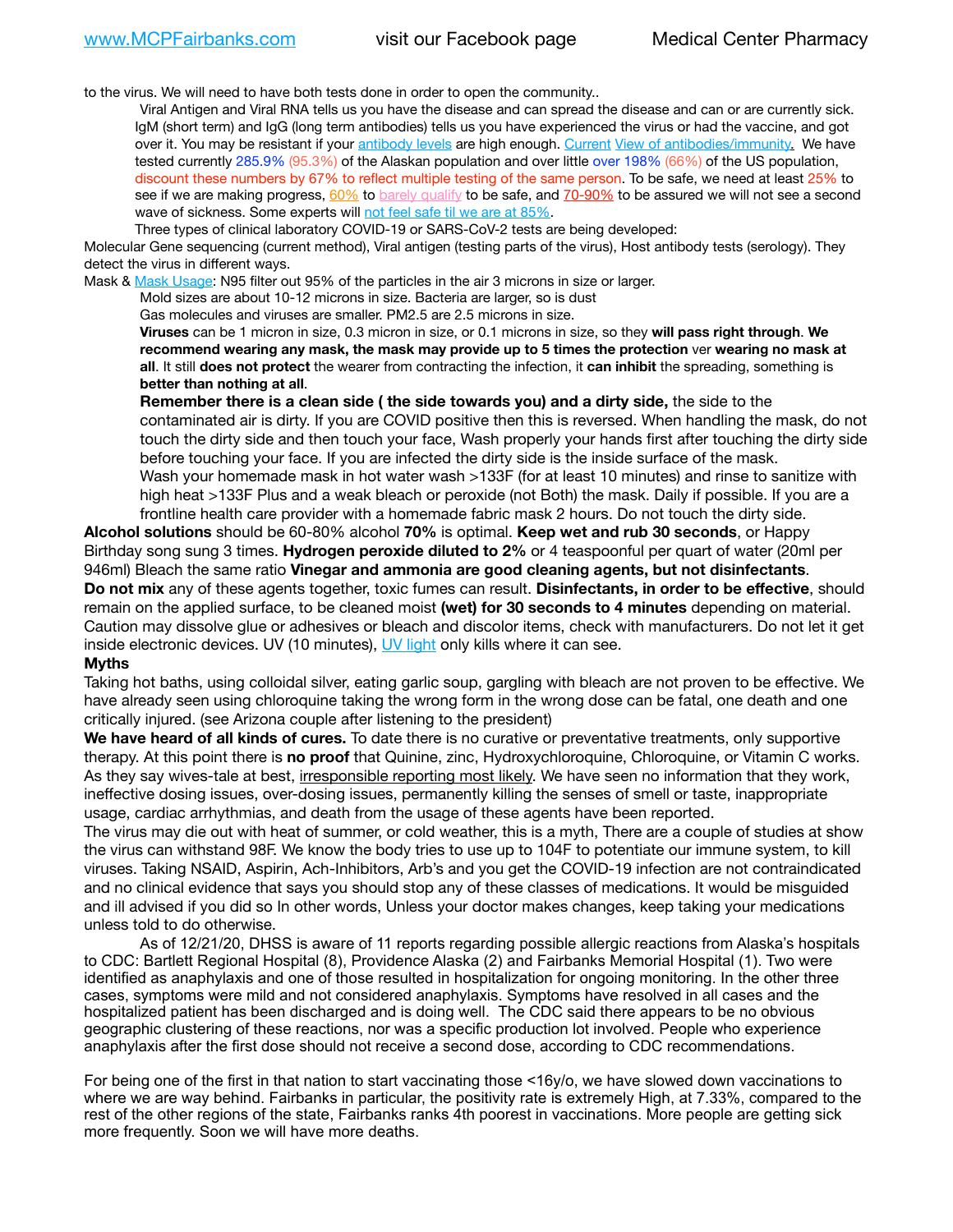| <b>Conflict</b>                                          | Combat<br><b>Death</b> | Past 24<br>hours |
|----------------------------------------------------------|------------------------|------------------|
| <b>Revolutionary War</b>                                 | 8,000                  |                  |
| Civil War                                                | 214,938                |                  |
| World War I                                              | 53.402                 |                  |
| World War II                                             | 291,557                |                  |
| <b>Korean Conflict</b>                                   | 33,686                 |                  |
| <b>Vietnam</b>                                           | 47,424                 |                  |
| <b>Gulf War</b>                                          | 149                    |                  |
| Afghanistan                                              | 1,833                  |                  |
| <b>Iraq</b>                                              | 3,836                  |                  |
| <b>1918 Flu</b>                                          | 675,000                |                  |
| 9/11 deaths                                              | 2,977                  |                  |
| <b>COVID19 deaths from</b><br>1/20/2020 to<br>05/10/2021 | 582,791                | 658              |

Check our website [www.MCPFairbanks.com](http://www.MCPFairbanks.com) for the 13 testing sites in the interior of Alaska.

Alaska is in Phase 2, Where everyone over the age of 16 years old qualify to receive the vaccination. Those under the age of 16 will be announced at a later time, pending research results from The companies producĭng the vaccines and the FDA approval process. Be sure to keep and save your proof of vaccination cards as you may need it for travel purposes in the future.

Gao Fu, the director of the China Centers for Disease Control, admitted on 4/10/2021 that the country's vaccines don't exactly give Covid-19 a knockout blow. One study from Brazil found that the vaccine from the Chinese company Sinovac was 50.4% effective, compared to Pfizer's 97%. Fu said the government is looking for ways to boost effectiveness.

# Many Alaskans live with underlying health concerns

You can not change your age but you can affect change with other risk factors. Nov. 17, 2020 for more information check out **[Alaska DHSS Insights](http://dhss.alaska.gov/dph/Epi/id/Pages/COVID-19/blog/20201117.aspx)** 

Epidemiologists within the Section of Chronic Disease Prevention and Health Promotion analyzed reports from about 8,500 randomly-selected Alaska adults who participated in the annual [Behavioral Risk Factor Surveillance System \(BRFSS\)](http://dhss.alaska.gov/dph/Chronic/Pages/brfss/default.aspx) telephone survey between 2016 and 2018. About 67% of Alaska adults — two out of three — have at least one of the following ongoing health concerns that have been shown to increase chances for serious illness from COVID-19:

- 46% of Alaska adults are current or former smokers
- 32% have obesity BMI >30.0
- 8% have type 1 or type 2 diabetes
- 6% have chronic obstructive pulmonary disease (COPD)
- 5% have heart disease or have had a heart attack
- 2% have chronic kidney disease

### **Older age and other health concerns can lead to COVID-19 complications**

The CDC lists other factors that increase chances for serious illness from COVID-19 infection. [Age is one of them](https://www.cdc.gov/coronavirus/2019-ncov/need-extra-precautions/older-adults.html). Even in the absence of any other risk factors, older age increases someone's chances of serious health problems related to COVID-19. In Alaska, about 15% of adults are ages 65 years or older. If you consider older age and underlying health conditions, 71% of Alaska adults are at increased risk for serious illness from COVID-19.

This estimate is likely an undercount, given that [strong evidence links other known health concerns with severe COVID-19](https://www.cdc.gov/coronavirus/2019-ncov/need-extra-precautions/people-with-medical-conditions.html) illness. Those health concerns include currently having cancer and sickle cell disease, as well as having had an organ transplant. The BRFSS survey does not measure the number of Alaska adults with those conditions.

There is some evidence that [other conditions also may increase chances of serious COVID-19 illness](https://www.cdc.gov/coronavirus/2019-ncov/need-extra-precautions/evidence-table.html). Two of those problems include high blood pressure and asthma. Those conditions affect a significant number of Alaska adults. Almost 1 out of 3